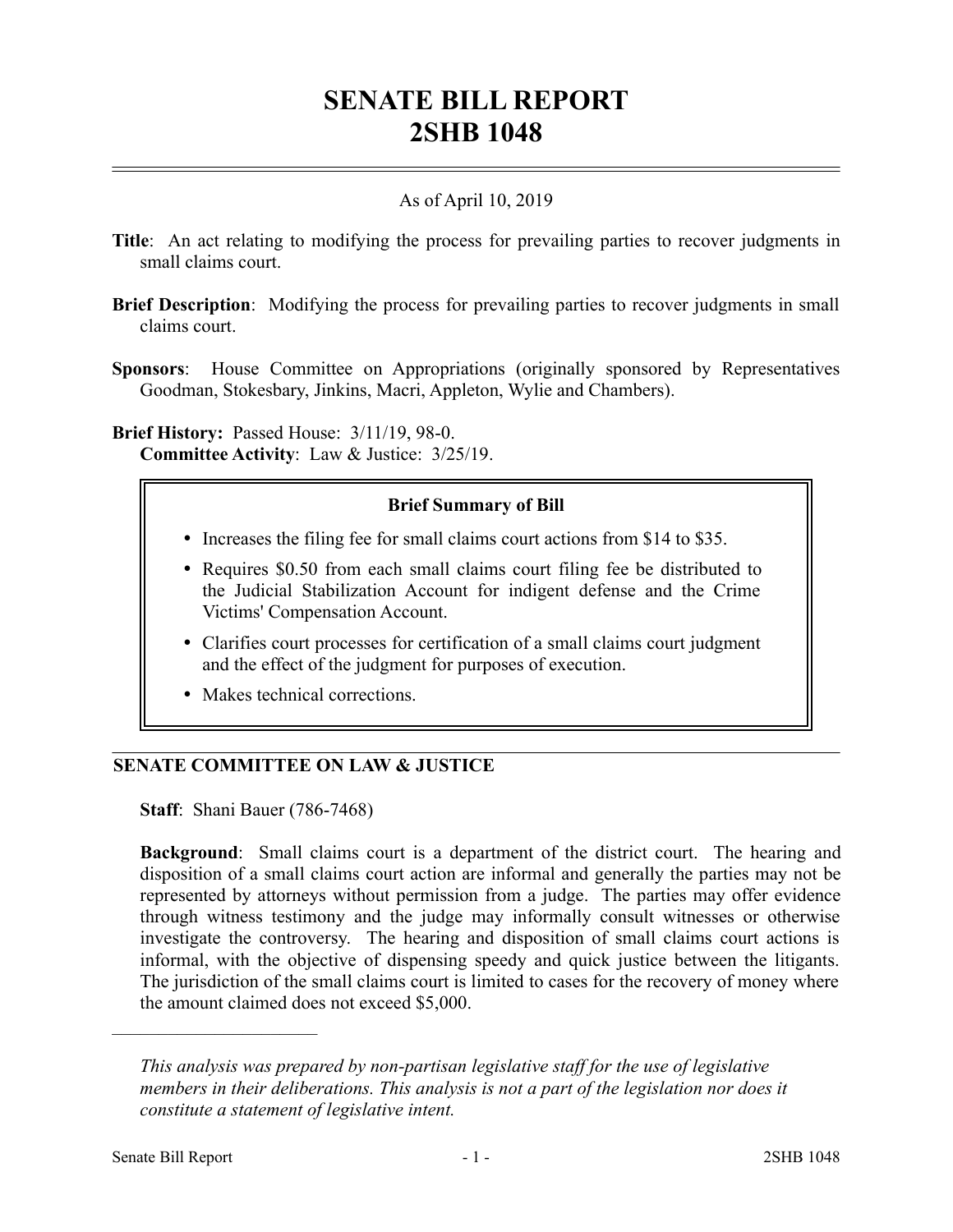To file a small claims court action, the plaintiff must file a claim in a form prescribed by statute along with a \$14 filing fee. The responding party may file a counterclaim, crossclaim, or third-party claim by also paying a \$14 filing fee. In 2011, the Legislature added surcharges to various court filing fees to be deposited, in part, into a newly created Judicial Stabilization Trust Account. The account funds were to be used solely to support judicial branch agencies. Until July 1, 2013, a \$10 surcharge applied to any small claims court filing fee. From the surcharge, 75 percent was to be remitted to the state treasurer for deposit to the Judicial Stabilization Trust Account, and 25 percent was to be retained by the county.

Judgments of a district court of this state become a lien on any real estate of a debtor when the judgment is filed in the superior court lien docket of the county in which the real estate of the judgment debtor is located. If a losing party to a small claims court action fails to pay the judgment within 30 days or within another period ordered by the court, the judgment must be increased by any costs incurred by the prevailing party for enforcement. This includes the cost of certifying the judgment and fees incurred in filing an abstract or certified copy of the judgment in the superior court lien docket.

**Summary of Bill**: The fee for filing a small claims court action or filing a counterclaim, cross-claim, or third-party claim to a small claims court action is increased to \$35. From every filing fee, \$0.50 must be deposited into the Judicial Stabilization Account to be used to fund indigent defense through the Office of Public Defense. An additional \$0.50 of every filing fee must be deposited into the Crime Victims' Compensation Account and used to assist crime victims.

Upon entry of judgment in a small claims action, the judgement is certified as a district court civil judgment and shall be increased by any fees incurred in filing the judgment in the superior court lien docket of any county, any post judgment interest, and any other costs incurred by the prevailing party to enforce the judgment. The clerk of the small claims department must enter the civil judgment on the judgment docket of the district court. Like other district court judgments, once entered, garnishment, execution, and other process on execution provided by law may be issued. A certified copy of the district court judgment must be provided to the prevailing part at no additional fee. The prevailing party may file a transcript of the district court civil judgment or a certified copy of the district court judgment with superior courts for entry in the superior courts' lien dockets with like effect as in other cases.

If a prevailing party receives payment of the judgment, the prevailing party must file a satisfaction of the judgment in any court in which the judgment was filed. If the prevailing party fails to file proof of satisfaction, the paying party may file the notice.

A lien of judgment upon real estate of the debtor will commence upon filing of a duly certified district court judgment in a super court in the county in which the real estate of the judgment debtor is located.

The statute addressing the process for certification of a small claims court judgment is repealed. Other technical corrections are made throughout the chapter addressing small claims court actions.